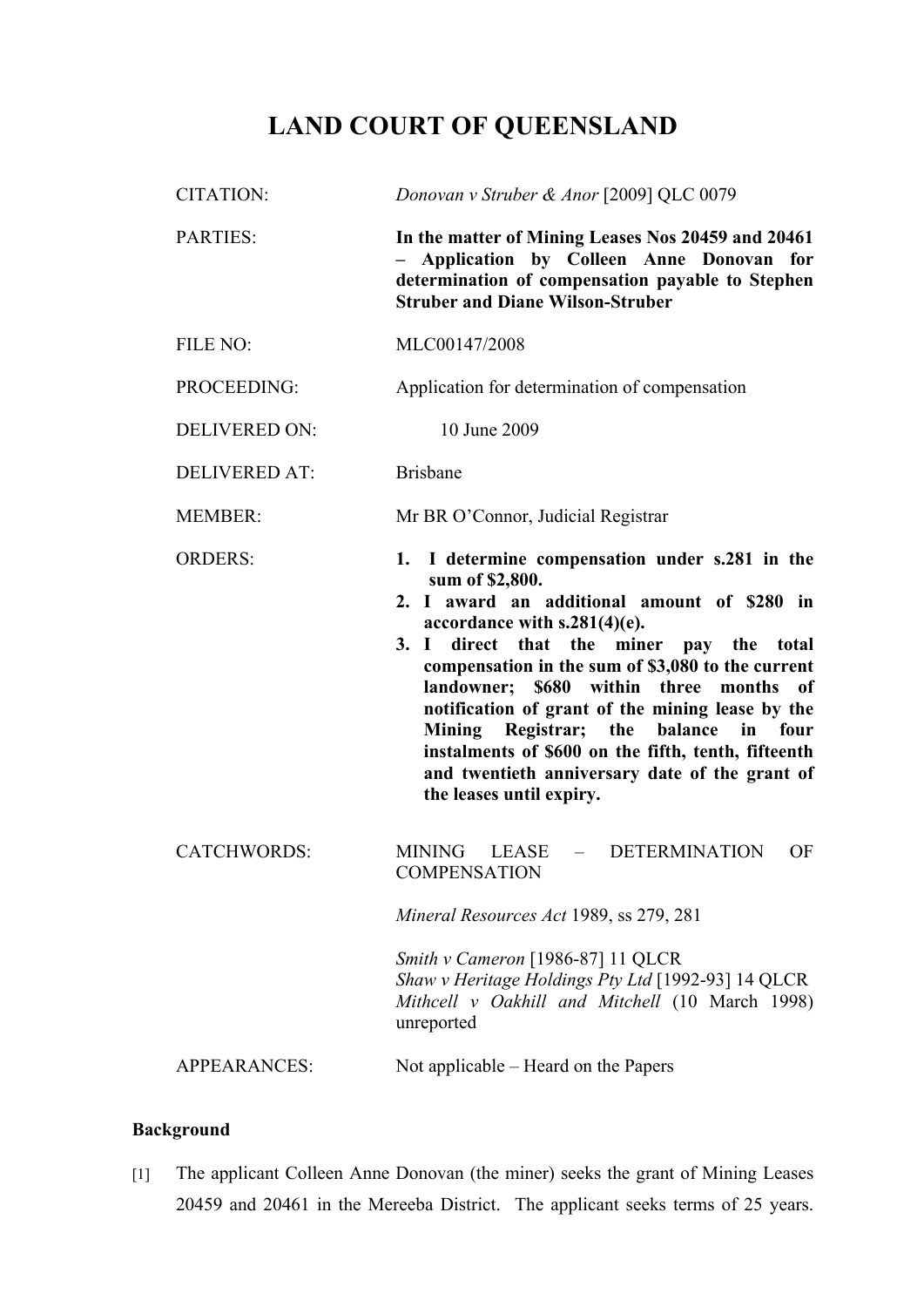The application was lodged at the office of the Mining Registrar Mareeba on 22 December 2004.

[2] The leases are located on Palmerville Holding PH 14/5422. Access is through the same property. A grazing operation is conducted on the property. The leases on Palmerville are over an area of 16.2 ha (on ML 20459) and 5 ha (on ML 20461) – totalling 21 ha (rounded).

## **The Act**

- [3] Section 279 of the *Mineral Resources Act 1989* ("the Act") provides that a mining lease shall not be granted or renewed unless an agreement in relation to compensation has been filed at the office of the Registrar, or in the absence of such an agreement, a determination of compensation has been made by the Court. In this instance, no agreement has been lodged with the Registrar and the matter has been referred to the Court for determination.
- [4] The matters which must be considered by the Court are set forth in s.281(3) of the Act. Although s.281 sets out the matters to be considered, it does not define any method of assessment. In *Smith v Cameron* (1986) 11 QLCR. 64, the Land Court held at p.74…"

"The section in my opinion merely identifies matters which shall be taken into consideration in making the assessment. It does not prescribe a method of valuation. No doubt each case will depend on its own facts and circumstances but it seems to me that either method is open to the valuer."

[5] In *Shaw v Heritage Holdings Pty Ltd* (1992-93) 14 QLCR 139, the Court at p.146 said:

> "the method of assessment remains a matter which will be governed by the facts and circumstances of each case in which event emphasis may shift from one method to another."

[6] In considering *Mitchell v Oakhill and Mitchell* (10 March 1998) unreported, The President of the Land Court, referring to s.281(3) of the *Mineral Resources Act*, found

"the latter section does not prescribe a method of assessment. In my view, as long as the amount of compensation finally determined sufficiently accounts for each of the matters referred to in the sub-section, it is not necessary to quantify an amount in respect of each of the matters referred to."

## **The evidence**

[7] Neither party sought to appear before the Court and this matter has been dealt with on the papers. Only the miner has presented material on the compensation issue to the Court. In these reasons I refer to the salient points but not all the evidence that I relied upon in making my determination.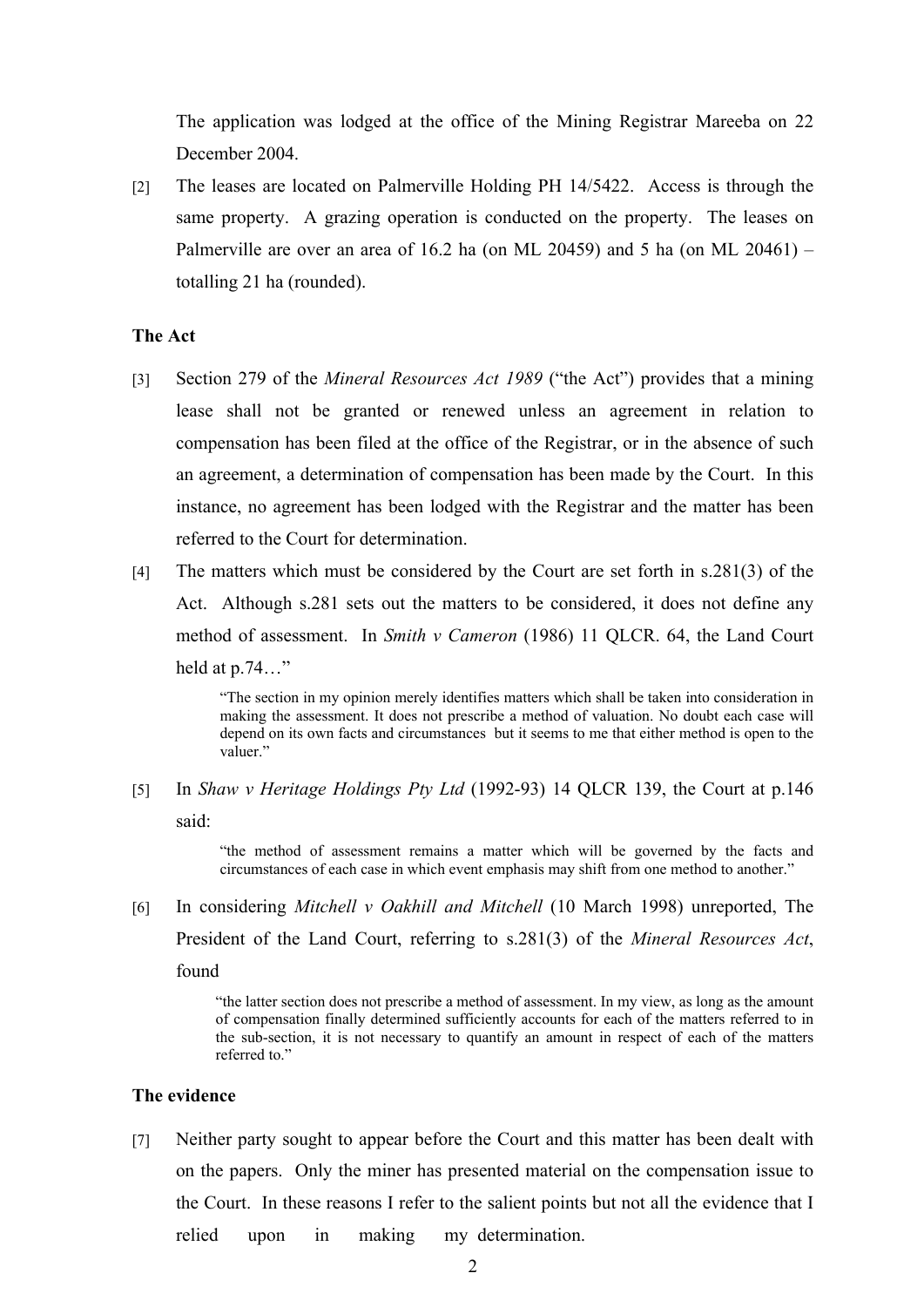- [8] There was no formal valuation evidence to consider, therefore the Court does not have that assistance in arriving at a determination. Due to the small area involved, the cost of a valuation would far outweigh any award for compensation. Due to the small area involved, co-use or co-occupation would not be feasible, and the land owner has lost the use of the lease area of 21 ha for the term of the lease.
- [9] Prior determinations and agreements for leases and claims in the Mareeba area range from about \$5 per hectare per year to \$15 per hectare per year.
- [10] In summary, there was no evidence called to support any claim under any other head of compensation, nor was any matter raised which would necessitate consideration under paragraphs (a), (c), (d), or (e) of subsection 4 of section 281 of the Act.

#### **Access**

[11] From details provided in the copy of the application for grant, it appears access is through the same property. There are no details of this access or the effect it will have on the operations of the landowners. Access is in all probability a track that is used by any number of persons who have leases, claims or prospecting tenures in the area. I award a nominal sum of \$50 in relation access to the claim, noting that the term of the lease is not of a short duration.

#### **Quantum**

- [12] In making this determination I take into account that the only other viable use of the land is low intensity grazing. I consider mining operations on this lease of this size would have no measurable effect on the operations conducted on the property for at least half of each year, probably longer. There would be some minor effect which would include the noise of machinery and the movement of people and vehicles on or about the lease area and along the access road. There is no evidence of severance of one part of the property from any other part and I make no allowance for injurious affection of the balance of the property.
- [13] It is not the usual event that the mining lease is fenced to keep stock out, and it is common practice for the balance of the lease not disturbed by mining to be left available for grazing by stock and native fauna. This determination will reflect the level of usage of the surface of the lease by the miner against the right of the landowner to receive compensation and place the landowner is as near a position that a monetary award can as if the lease did not exist.